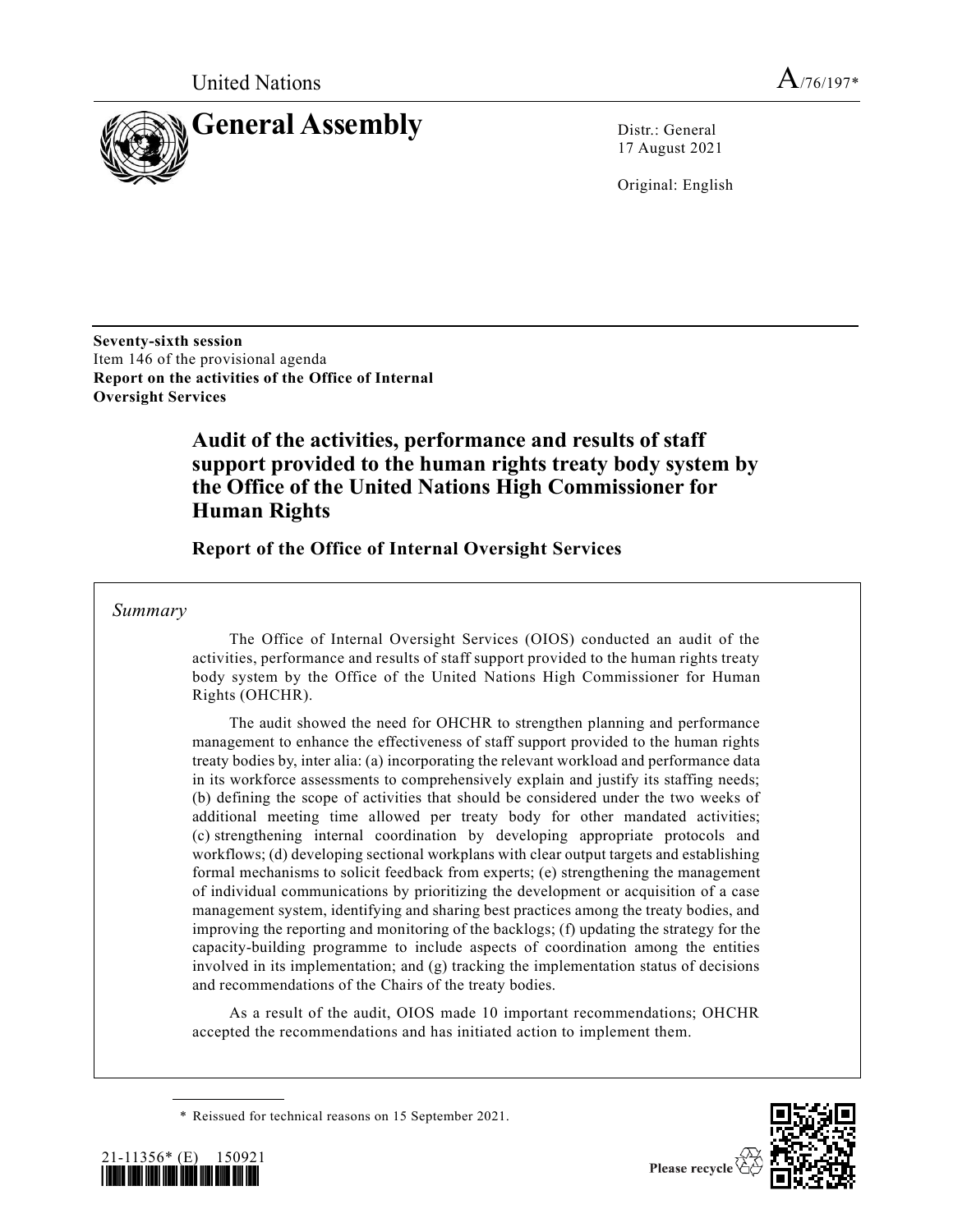# Contents

|       |                |                                                                                       | Page           |  |  |  |
|-------|----------------|---------------------------------------------------------------------------------------|----------------|--|--|--|
| I.    |                |                                                                                       | 3              |  |  |  |
| II.   |                |                                                                                       |                |  |  |  |
|       | Α.             | Staffing needs were assessed based on the established funding formula                 | $\overline{4}$ |  |  |  |
|       | <b>B.</b>      |                                                                                       | 5              |  |  |  |
|       | $\mathbf{C}$ . | Need for defining the scope of meeting time allowed for other mandated activities     | 6              |  |  |  |
|       | D.             | Need for addressing the risk of staff turnover and potential knowledge gaps           | 6              |  |  |  |
|       | E.             |                                                                                       | $\overline{7}$ |  |  |  |
| III.  |                |                                                                                       | 8              |  |  |  |
|       | Α.             | Need for strengthening workplanning and performance management                        | 8              |  |  |  |
|       | <b>B.</b>      | Need for a case management system and strengthening the management of backlogs        | 9              |  |  |  |
|       | $\mathbf{C}$ . | Need to develop a road map for implementing the predictable review cycle              | 10             |  |  |  |
|       | D.             | Need to strengthen some aspects of the capacity-building programme                    | 10             |  |  |  |
| IV.   |                |                                                                                       | 11             |  |  |  |
|       | Α.             | Need for tracking the decisions and recommendations of the Chairs of treaty bodies    | 11             |  |  |  |
|       | <b>B.</b>      | Need to finalize the internal guidelines on the simplified reporting procedure        | 12             |  |  |  |
|       | $\mathbf{C}$ . | Efforts were ongoing to address the challenges in holding treaty body sessions online | 12             |  |  |  |
| Annex |                |                                                                                       |                |  |  |  |
|       |                | Comments received from the Office of the United Nations High Commissioner for Human   |                |  |  |  |

Rights on the draft report of the Office of Internal Oversight Services on an audit of the activities, performance and results of staff support provided to the human rights treaty body system by the Office of the United Nations High Commissioner for Human Rights.......... 14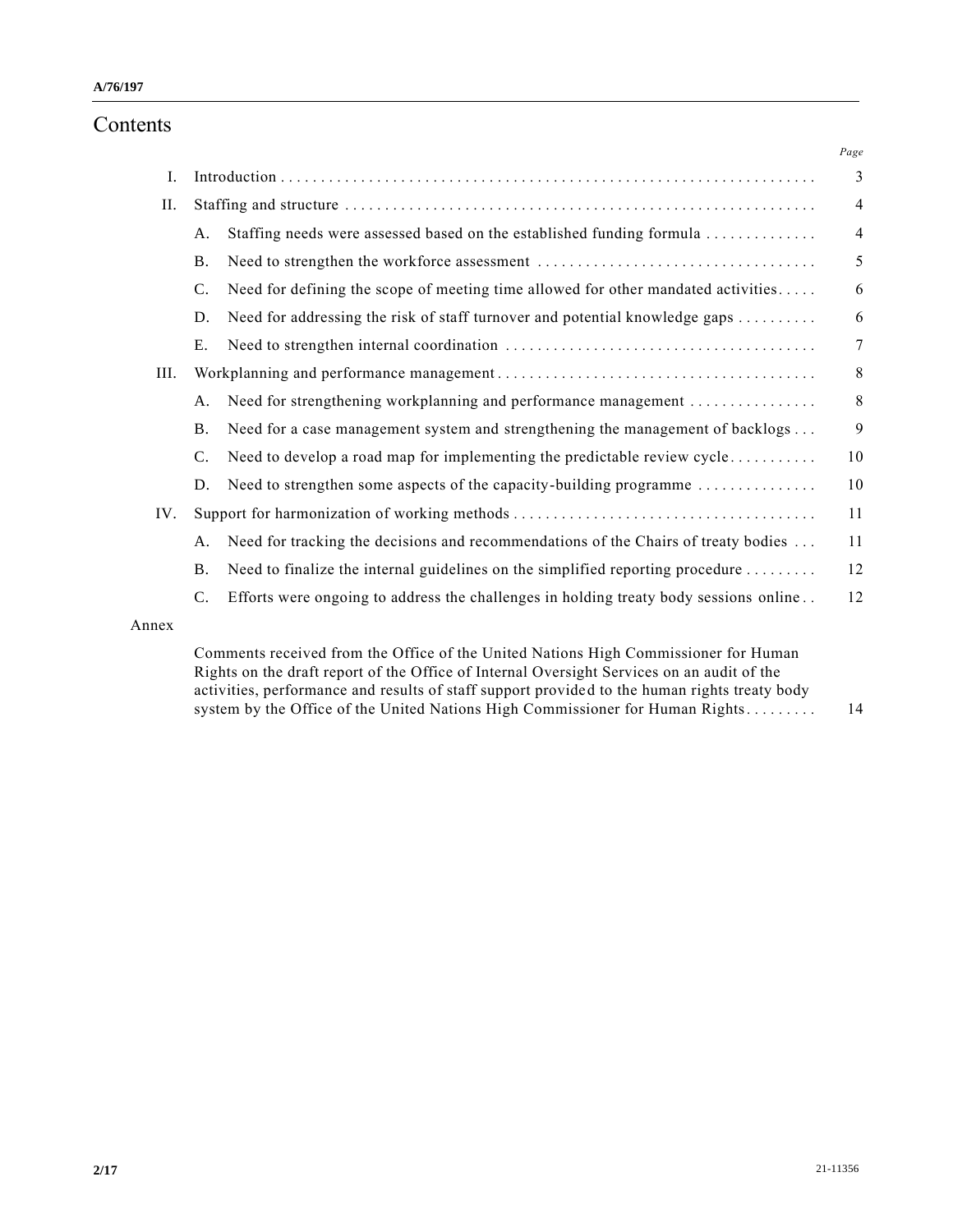# **I. Introduction**

1. At the request of the General Assembly in its resolution [75/252,](https://undocs.org/en/A/RES/75/252) the Office of Internal Oversight Services (OIOS) conducted an audit of the activities, performance and results of staff support provided to the human rights treaty body system by the Office of the United Nations High Commissioner for Human Rights (OHCHR) from February to June 2021. The objective of the audit was to assess the adequacy and effectiveness of OHCHR governance, risk management and control processes in providing effective and efficient staff support to the treaty body system.

2. The human rights treaty body system consists of 10 treaty bodies or committees of independent experts (hereafter referred to as treaty bodies) that monitor the implementation of the core human rights treaties to assist State parties to fulfil their treaty obligations. The 10 treaty bodies are altogether comprised of 172 independent members (experts) who are elected by State parties and serve in their individual capacity on a pro bono basis.

3. The core mandate of the Human Rights Treaties Branch within the Human Rights Council and Treaty Mechanism Division of OHCHR is to support the treaty bodies and the various procedures through which the treaty bodies implement their mandate. The two main procedures of treaty bodies are: (a) review of the reports that each State party to a human rights treaty is required to submit regularly (see figure I); and (b) examination of formal complaints (communications) received from individuals and groups of individuals on alleged violation of their rights by a State party (see figure II).

#### Figure I

#### **Standard procedure for review of State party reports**



#### Figure II **Workflow for individual communications**



4. The Human Rights Treaties Branch also supported other mandated activities and procedures of the treaty bodies such as: (a) the inquiries procedure; (b) the adoption of general comments clarifying the contents of the international obligations of States under the relevant human rights treaties; (c) the urgent action procedure; (d) the follow up or request of further information procedures; (e) the inter-State communication procedure; and (f) country visits.

5. The Office of the United Nations High Commissioner for Human Rights supports the implementation of General Assembly resolution [68/268](https://undocs.org/en/A/RES/68/268) on strengthening the human rights treaty body system by: (a) implementing the capacity-building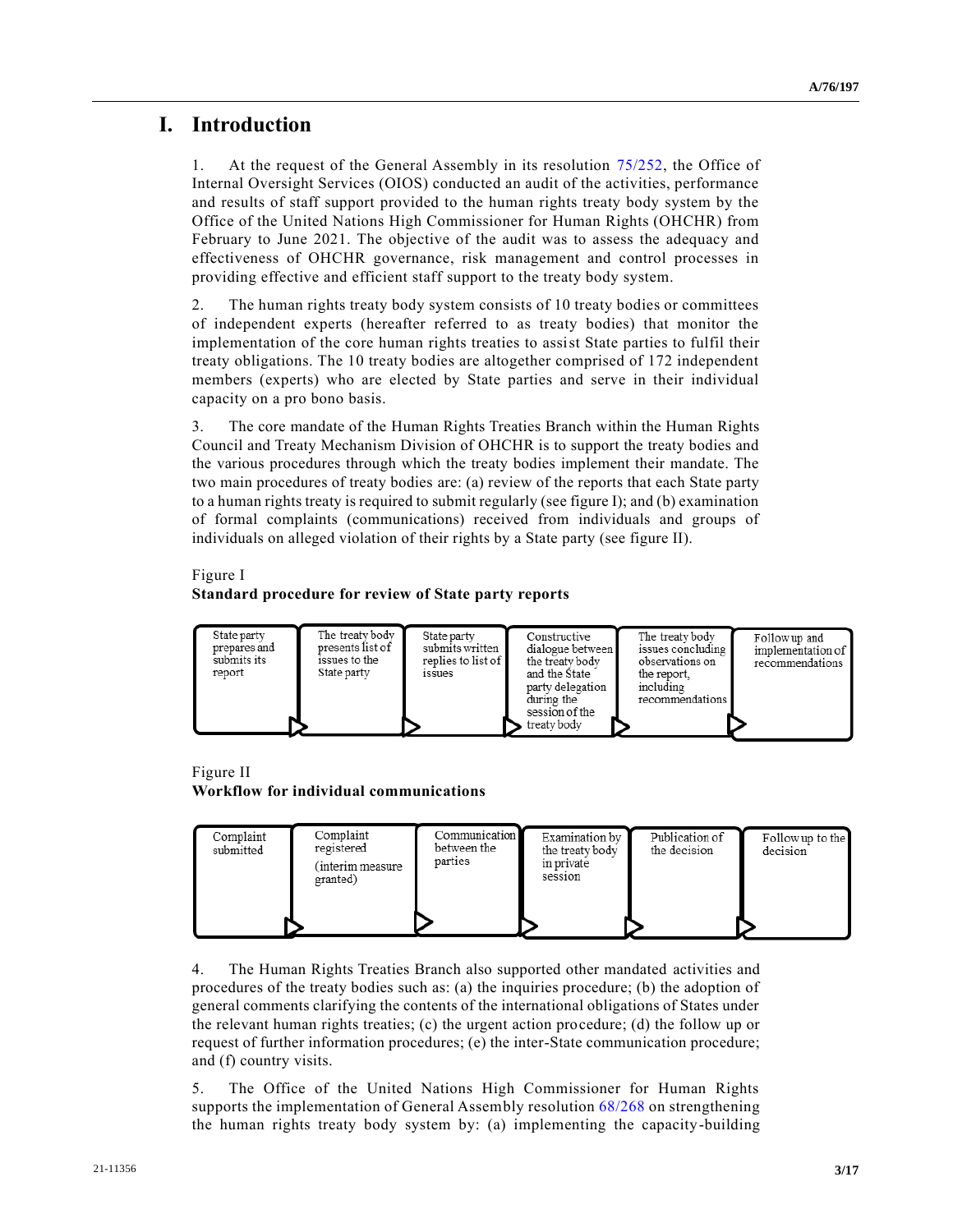programme established by the resolution to increase State parties' compliance with their reporting obligations; (b) undertaking initiatives to harmonize and improve the efficiency of the treaty bodies' working methods; and (c) preparing biennial reports of the Secretary-General on the state of the treaty body system.

6. The audit scope included a review of areas relating to: (a) staffing and structure; (b) workplanning and performance management; and (c) support for harmonization of working methods. The audit methodology included: (a) review of relevant documentation; (b) interviews with key personnel and stakeholders; (c) analytical review of data; (d) survey; and (e) sample testing of transactions. The audit was conducted in accordance with the International Standards for the Professional Practice of Internal Auditing.

# **II. Staffing and structure**

### **A. Staffing needs were assessed based on the established funding formula**

7. As at April 2021, the Human Rights Treaties Branch had 77 posts and 8 general temporary assistance positions funded from the regular budget and 14 posts funded by extrabudgetary resources whose core functions were to support the treaty bodies. General Assembly resolution [68/268](https://undocs.org/en/A/RES/68/268) sets out the formula for assessing the meeting time for treaty bodies' sessions and requests the Secretary-General to provide the corresponding financial and human resources. The resolution provided for a biennial review of the meeting time. The formula established by OHCHR for assessing the staffing needs (staff funding formula) was explained in the background paper submitted by OHCHR  $(A/68/606)$  and the programme budget implications report  $(A/68/779)$ . The staff funding formula is based on the assessed meeting time for treaty bodies' sessions and an estimated productivity rate of: (a) 15 weeks of professional staff time needed to support one week of meetings for review of State party reports; and (b) 70 weeks of professional staff time needed to support one week of meetings for review of communications.

8. Although the overall assessed meeting time decreased marginally by 1.6 weeks during the period from 2015 to 2020, the meeting time assessed for communications (which is more labour-intensive) had almost doubled from 8.3 weeks in 2015 to 16 weeks in 2020. OHCHR was required to fully justify additional staffing needed to support the increased meeting time in each budget submission because there was no provision for automatic increase in staffing resources based on the increased workload.

9. The review by OIOS confirmed that the posts requested by OHCHR in its budget submissions were computed based on the staff funding formula. However, not all the posts were approved by the General Assembly, as shown in table 1 below. The meeting time for communications assessed in the third biennial report  $(A/74/643)$  had also increased significantly by an additional 8.9 weeks, and the related resources will be assessed in the 2022 budget.

#### Table

#### **Number of staff posts requested and not approved**

|                 | $2018 - 2019$ |              |           | 2020         | 2021      |              |  |
|-----------------|---------------|--------------|-----------|--------------|-----------|--------------|--|
|                 | Requested     | Not approved | Requested | Not approved | Requested | Not approved |  |
| $P-3$           | 10            |              | 12        |              | 12        |              |  |
| General Service |               |              |           |              |           |              |  |
| <b>Total</b>    | 11            |              | 14        |              | 14        | -6           |  |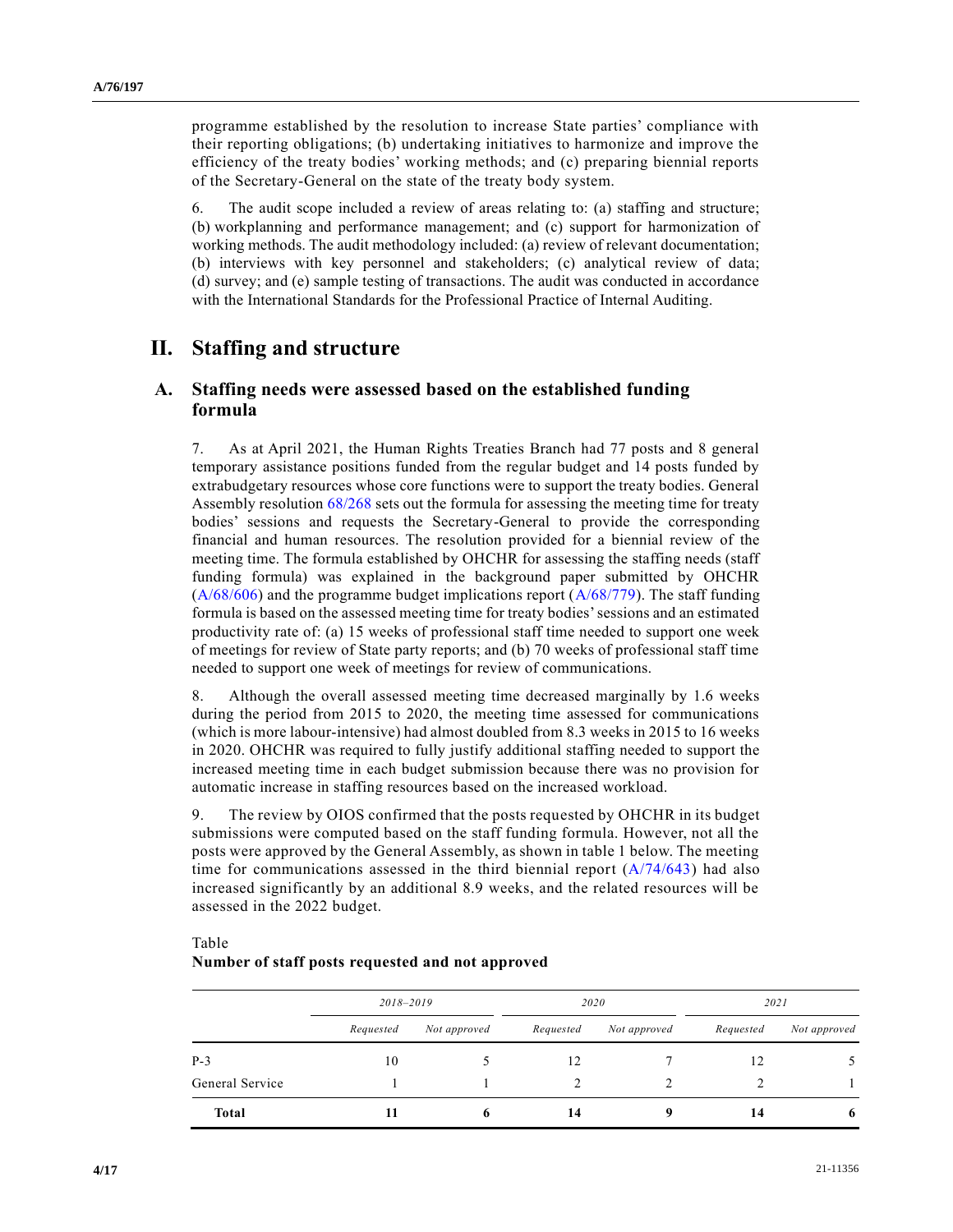### **B. Need to strengthen the workforce assessment**

10. There was a sharp increase in the number of registered communications, from 307 in 2015 to 709 in 2019, as well as increase in backlog of communications pending review, from 769 in 2015 to 1,595 in 2020. OHCHR needed to clearly demonstrate the linkage between the additional resources required for the period 2018 to 2021 and the increased workload, but this was not done effectively. In the first report on the proposed programme budget for 2021 [\(A/75/7\)](https://undocs.org/en/A/75/7), the Advisory Committee on Administrative and Budgetary Questions pointed out that OHCHR had not sufficiently presented the need to reduce the backlog in communications and State party reports as a justification for the additional posts requested.

11. OHCHR relied on the staff funding formula for assessing the staffing needs arising from the increase in meeting time and related workload, instead of using actual performance data to justify the staffing requirements. Since the productivity rates used in the staff funding formula are broad estimates, OHCHR needs to refine them based on available performance data such as historical averages or other relevant data generated from workload assessments. This should help the Human Rights Treaties Branch to comprehensively justify its staffing gaps based on verifiable data. The comparison by OIOS of the productivity rates used in the staff funding formula with the average productivity rates showed some variances as discussed below.

12. For communications, on average during the period 2015 to 2019, about 62 weeks of professional staff time was used in supporting one week of meetings. This was lower than the 70 weeks indicated in the staff funding formula, reflecting higher productivity than was assumed in the formula. Unless there were convincing explanations for the variance, the workforce assessment should have been based on actual performance data rather than the estimate indicated in the staff funding formula.

13. For State party reports, on average about 20 weeks of professional staff time was used for supporting one week of meetings during the period from 2015 to 2019, which was more than the 15 weeks indicated in the staff funding formula. This increase could be attributed to several factors, including the decreasing trend in the number of State party reports received and reviewed.

14. While the staff funding formula serves as a starting point for assessing staffing needs, the use of performance and workload data should enable OHCHR to develop more reliable workforce assessments to support the treaty bodies.

#### **Recommendation 1**

**OHCHR should incorporate the relevant workload and performance data in its workforce assessments to comprehensively explain and justify its staffing needs.**

OHCHR accepted recommendation 1 and stated that the Human Rights Treaties Branch would calculate the average productivity rates and reflect this in the forthcoming report of the Secretary-General on the status of the treaty body system.

Recommendation 1 remains open pending receipt of evidence of the action taken by OHCHR to improve its workforce assessments for justifying its staffing needs.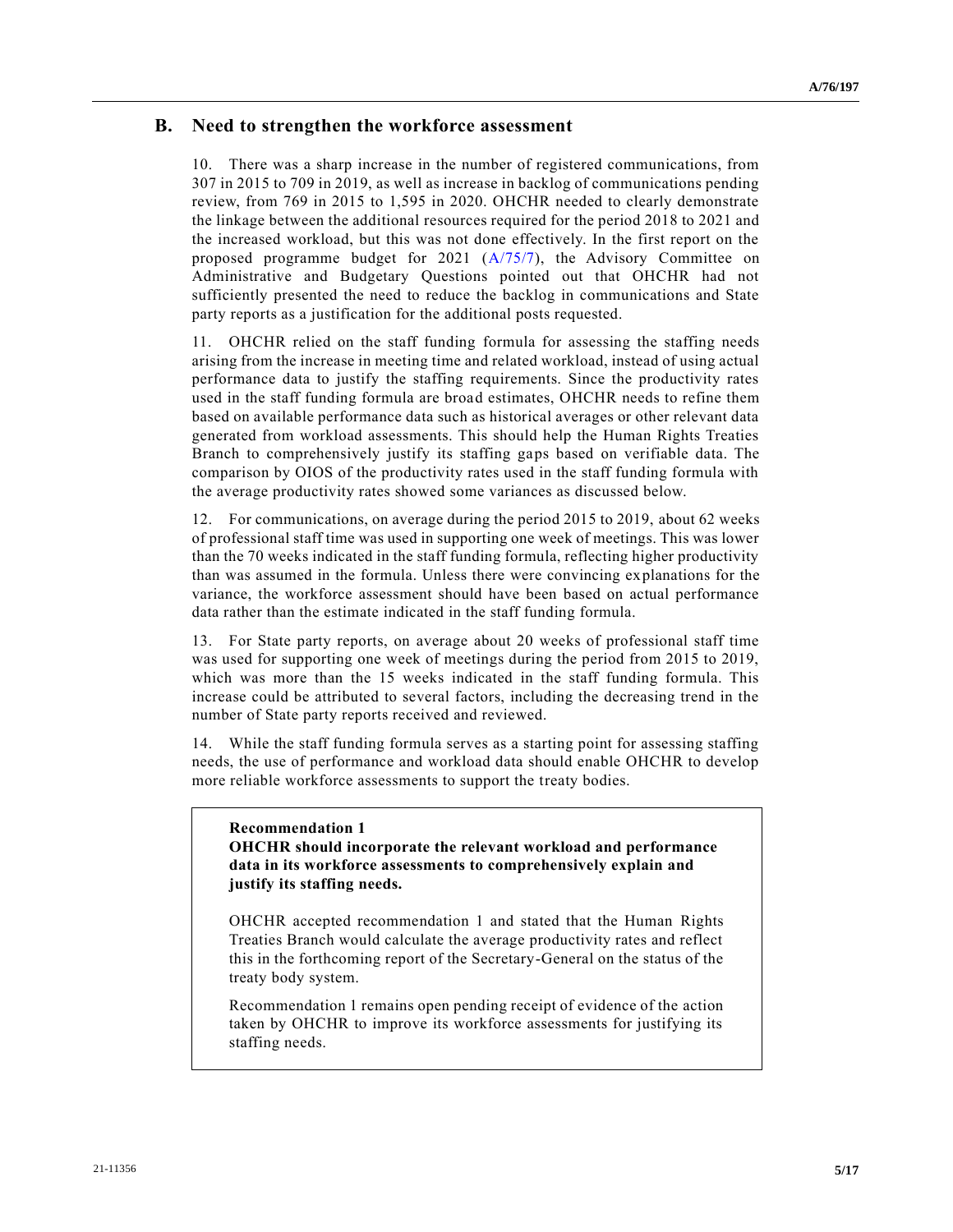### **C. Need for defining the scope of meeting time allowed for other mandated activities**

15. The additional two weeks of meeting time approved in General Assembly resolution [68/268](https://undocs.org/en/A/RES/68/268) was expected to meet the commitments of other mandated activities (i.e., activities other than the review of State party reports and communications). The first biennial report of the Secretary-General on the status of the human rights treaty body system  $(A/71/118)$  indicated that the staffing resources provided for the meeting weeks of additional mandated activities were insufficient to carry out work in the following areas: (a) urgent actions; (b) inquiries; and (c) implementation of recommendations, decisions and views. The biennial report stated that for all the three procedures, the additional meeting time of two weeks allowed per treaty body would not resolve the challenges faced by the treaty body system in these areas. Successive biennial reports ( $A/73/309$  and  $A/74/643$ ) recommended the allocation of additional resources for these activities.

16. In the absence of any estimation of staff weeks and meeting time per activity, it was difficult to determine the effectiveness of utilization of the meeting time allowed for other mandated activities. Since the scope of such mandated activities is likely to increase, it is essential that the related workload is defined and assessed.

**Recommendation 2 OHCHR should define the scope of activities that should be considered under the two weeks of additional meeting time allowed per treaty body for other mandated activities.**

OHCHR accepted recommendation 2 and stated that the Human Rights Treaties Branch will estimate the staff weeks and meeting time per activity and reflect this in the forthcoming report of the Secretary-General on the status of the treaty body system.

Recommendation 2 remains open pending receipt of evidence that OHCHR has defined the scope of activities that should be considered under the two weeks of additional meeting time allowed per treaty body for other mandated activities.

## **D. Need for addressing the risk of staff turnover and potential knowledge gaps**

17. The length of service put in by P-2/P-3 staff in the Human Rights Treaties Branch ranged between one to two years in 57 per cent of the cases. About 44 per cent of staff in the Petitions and Urgent Actions Section moved to other sections of the Branch within one to two years. About 48 per cent of P-2/P-3 staff moved out of the treaty body system within one to two years. The knowledge and experience of individual staff within the Branch is vital to its service delivery. The issue of unevenness in the quality of support provided by the Branch was a recurring concern raised by several experts who responded to the OIOS survey. Although the risk of staff turnover was high, it had not been recognized and adequately mitigated. If not addressed through appropriate knowledge management activities, the high turnover of staff could impact the quality of decisions/views of the treaty bodies.

18. With regard to training, staff were required to complete five days of substantive training annually which was expected to be monitored through their performance appraisals. The review by OIOS of the performance documents of 20 staff members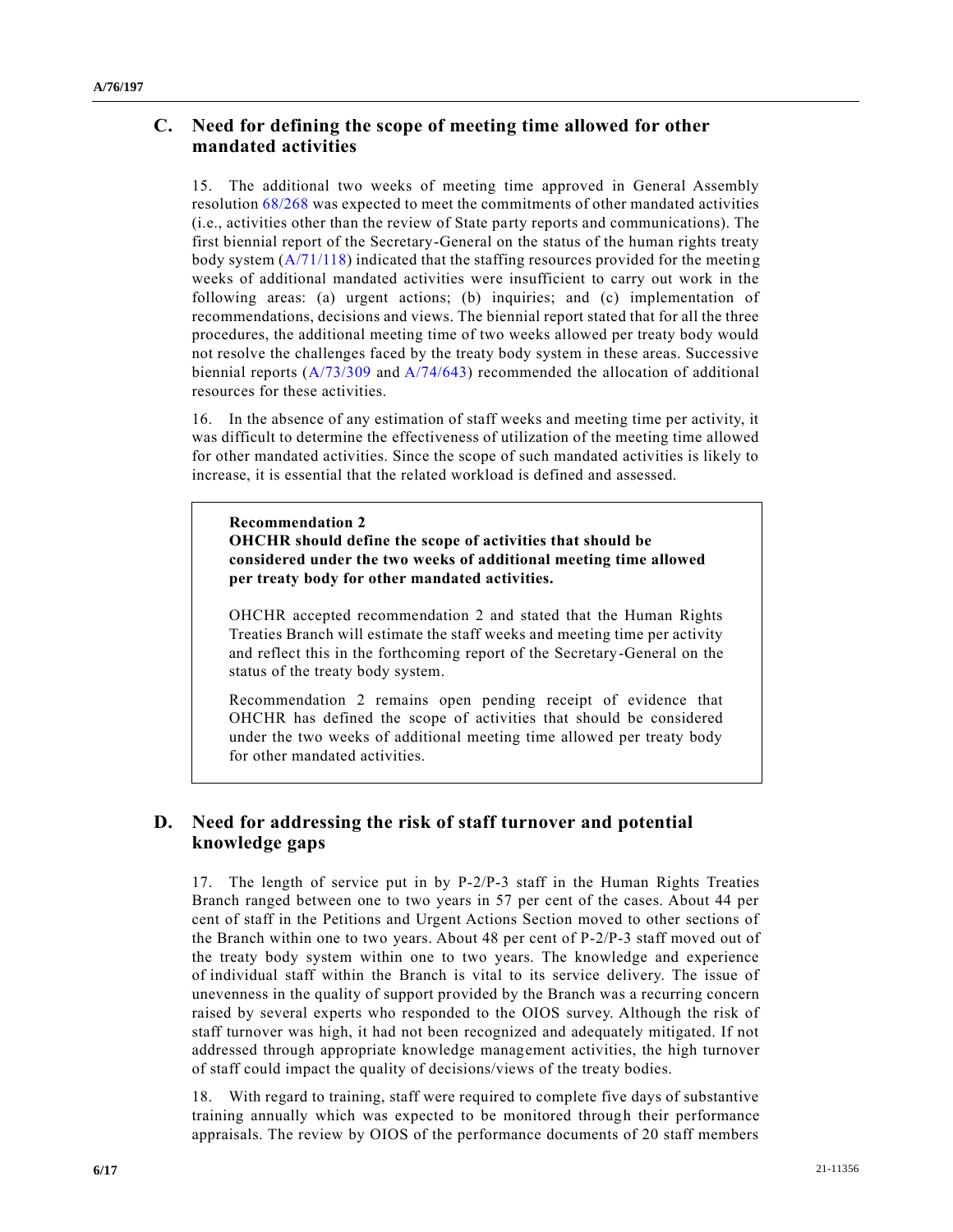indicated that this activity was not appraised consistently. For example, 65 per cent of these staff did not plan for any substantive training, and 42 per c ent had not completed the mandatory training stipulated in the Secretary-General bulletin [ST/SGB/2018/4.](https://undocs.org/en/ST/SGB/2018/4) OHCHR needs to address these shortcomings to improve the efficiency and effectiveness of its staffing support to the treaty body system.

#### **Recommendation 3**

**OHCHR should: (a) recognize the risk of high staff turnover in the Human Rights Treaties Branch and identify appropriate mitigating measures; and (b) ensure that all Branch staff complete the required substantive and mandatory training.**

OHCHR accepted recommendation 3 and stated that the Human Rights Treaties Branch would ensure that: (a) the risk of high staff turnover in the Branch and related mitigating measures are incorporated in the OHCHR risk register; and (b) all Branch staff complete the required substantive and mandatory training by using the ePerformance tool in Inspira for the current cycle ending in March 2022.

Recommendation 3 remains open pending receipt of evidence that: (a) the risk of high staff turnover in the Branch and related mitigating measures have been incorporated in the risk register; and (b) action has been taken to ensure that staff complete the required substantive and mandatory training.

### **E. Need to strengthen internal coordination**

19. The review of State party reports requires the Human Rights Treaties Branch to effectively coordinate with other parts of OHCHR, particularly the Field Operations and Technical Cooperation Division which is responsible for field operations. In actual practice, the Branch pursued coordination mostly through informal contacts. Only one of its four sections had reflected coordination activities in its workplans. Further, only 39 per cent of Branch staff who responded to OIOS survey expressed satisfaction with the level of collaboration with other divisions of OHCHR. To ensure effective coordination and optimize the support to the treaty bodies, OHCHR needs to institutionalize coordination activities and develop appropriate protocols, checklists and workflows.

#### **Recommendation 4**

**OHCHR should strengthen coordination arrangements for review of State party reports by developing appropriate protocols and workflows.**

OHCHR accepted recommendation 4 and stated that the Human Rights Treaties Branch would strengthen its internal coordination for review of State party reports by documenting the appropriate protocols and workflows with other parts of OHCHR.

Recommendation 4 remains open pending receipt of evidence that appropriate protocols and workflows have been developed to strengthen internal coordination for review of State party reports.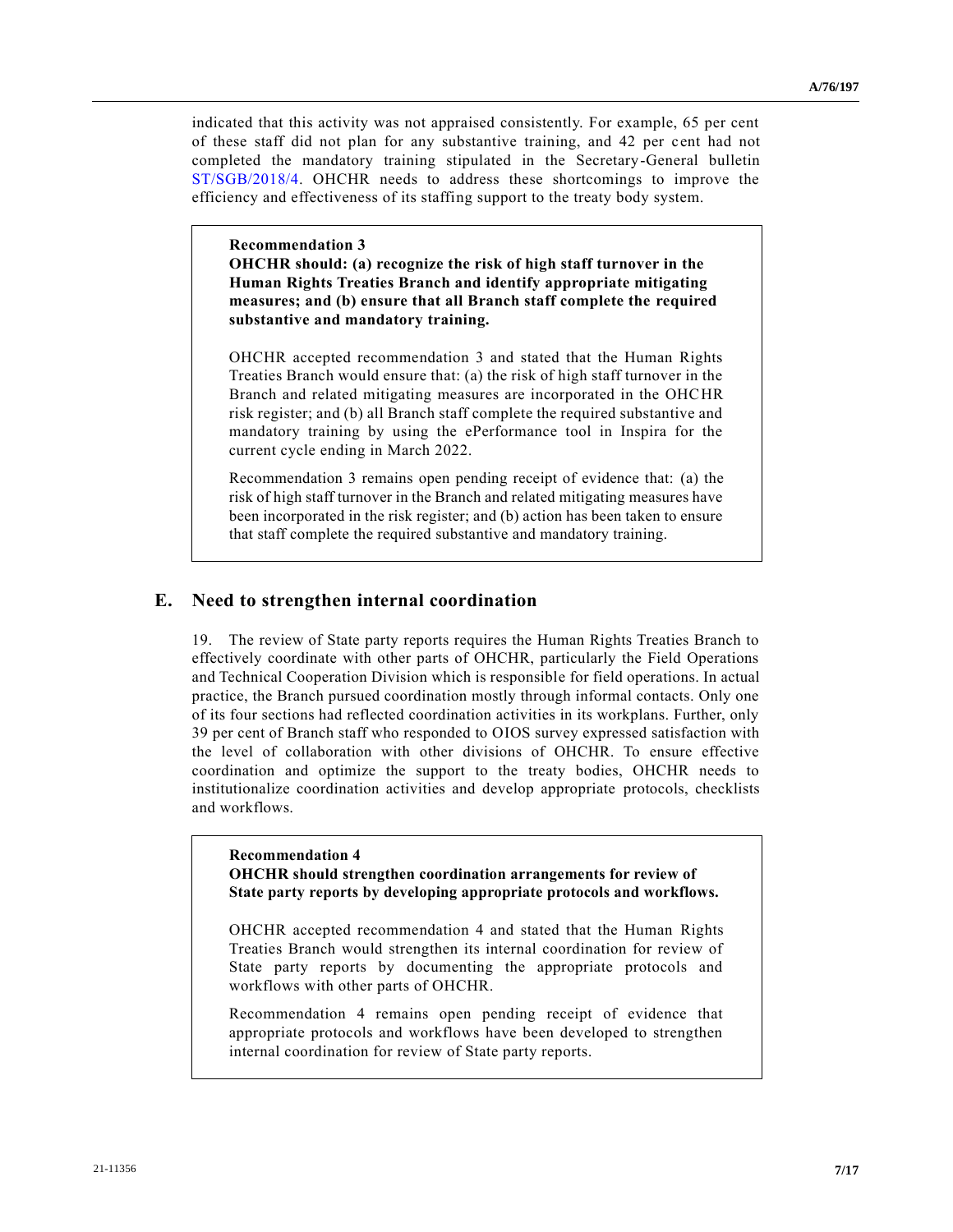# **III. Workplanning and performance management**

### **A. Need for strengthening workplanning and performance management**

20. The Human Rights Treaties Branch performance results and management outputs reported through the OHCHR performance monitoring system indicated that it had provided organizational, legal, analytical, policy and technical support to the treaty bodies to carry out their functions and mandates. The Human Rights Treaties Branch had also facilitated the monitoring and analysis of compliance by State parties with obligations under the 10 treaties, and the results were reported through biennial reports. Programme implementation of the Branch was monitored through performance reports incorporated in programme budgets. For example, the 2020 performance report was incorporated in the proposed budget for 2022 [\(A/76/6](https://undocs.org/en/A/76/6(Sect.24))  [\(Sect.](https://undocs.org/en/A/76/6(Sect.24)) 24)). On an annual basis, the Branch defined its deliverables such as parliamentary documentation, substantive servicing of meetings and seminars, workshops and training events.

21. The Human Rights Treaties Branch prepared Branch-wide annual workplans that fed into the OHCHR management plan at the entity level, but it did not formalize section level workplans aligned to outputs in the Branch-wide annual workplans. The Civil, Political, Economic, Social and Cultural Rights Section and the Coordination Unit had prepared their section and unit level workplans, but in the absence of measurable targets, their performance could not be objectively assessed. Sections within the Human Rights Treaties Branch also prepared calendar of meetings but targets were not clearly established; besides, there were other activities relating to management of their programme, such as outreach-related initiatives, that needed to be reflected in their workplans.

22. Since the Human Rights Treaties Branch is a service-oriented entity, assessing the satisfaction of experts could serve as a useful performance management tool. OHCHR explained that it had systematically consulted the experts in preparation and review of its plans. However, there were no formal mechanisms for soliciting feedback from experts. While the treaty bodies' sessions provided opportunities to gather feedback informally, a formal mechanism is required to capture such feedback from all experts and use it for purposes of programme planning.

#### **Recommendation 5**

**OHCHR should ensure that the Human Rights Treaties Branch strengthens its workplanning and performance management by: (a) developing sectional workplans with clear output targets and monitoring the planned results effectively; and (b) establishing formal mechanisms to solicit feedback from experts.**

OHCHR accepted recommendation 5 and stated that: (a) the Human Rights Treaties Branch sections without workplans would develop sectional workplans complying with the internal performance monitoring system of OHCHR; and (b) the Human Rights Treaties Branch would establish a formal mechanism to solicit feedback from experts in coordination with other parts of the Human Rights Council and Treaty Mechanisms Division.

Recommendation 5 remains open pending receipt of evidence that: (a) sectional workplans have been developed with clear targets, and planned results are monitored effectively; and (b) feedback is solicited from experts.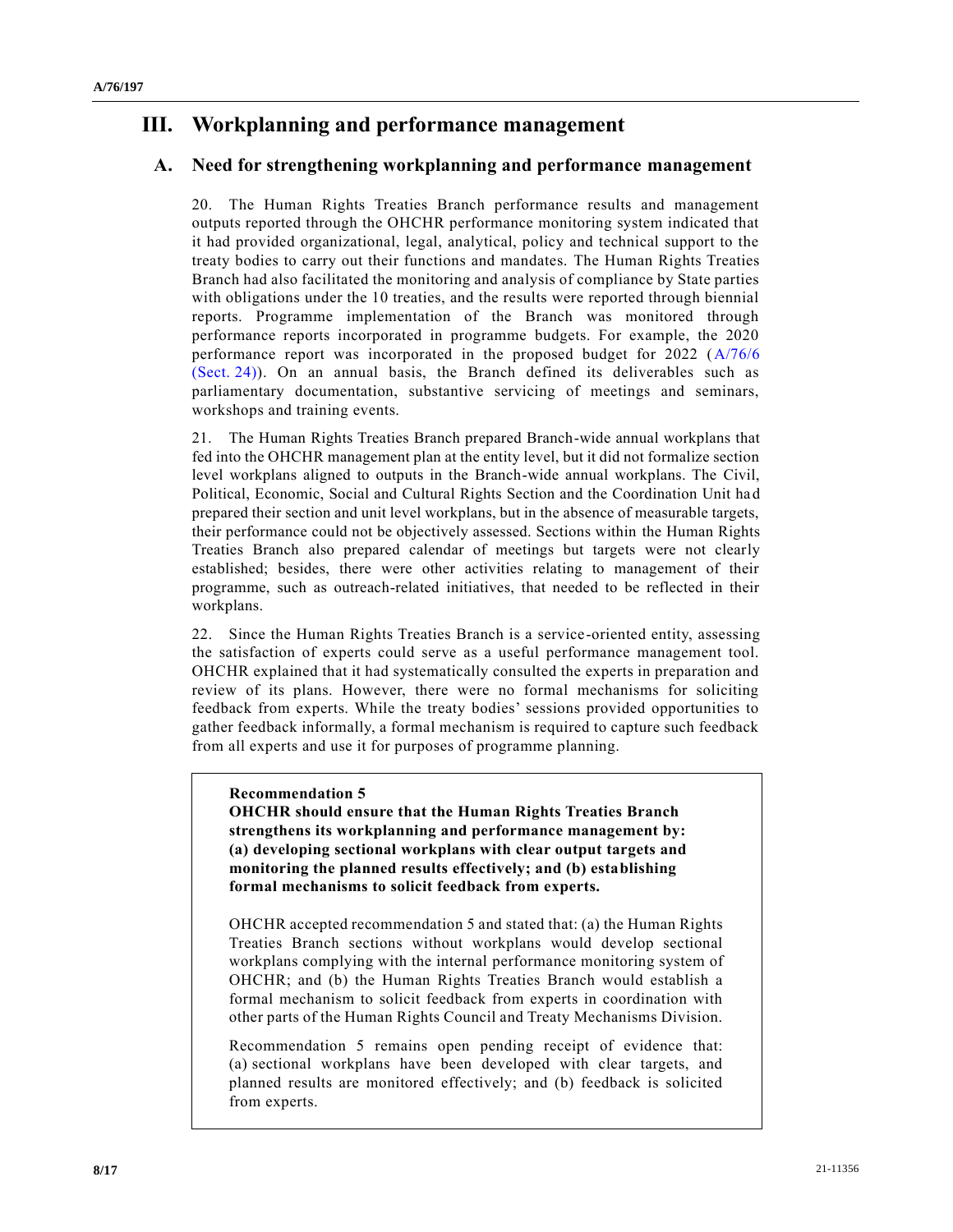### **B. Need for a case management system and strengthening the management of backlogs**

23. The number of communications that the treaty bodies reviewed annually with support from the Human Rights Treaties Branch increased from an average of 197 per year from 2015 to 2017 to 247 per year from 2018 to 2020. However, the backlog of communications pending review had more than doubled to 1,595 in 2020 due to the increasing trend in the number of communications registered. At the current rate of review, it would take over six years to clear the backlog of pending communications, assuming no new registered cases are considered. This would significantly delay or deny justice for victims of human rights violations.

24. The review by OIOS of the workflow for processing communications showed significant inefficiencies associated with manual procedures. For instance, the Human Rights Treaties Branch had about 50 templates for transmittal letters at various stages of the communications workflow which had to be filled in and subjected to a layer of reviews. Documentation was maintained in paper-based format which was prone to inefficiencies, was not environment-friendly, and posed a risk to confidentiality. The database used for case management was inadequate and needed to be replaced because: (a) it was not fully aligned with the workflow outlined in the Manual on Communications and Urgent Actions; (b) it was not accessible to experts; (c) it was not accessible to petitioners; (d) it did not have the capacity to store registered complaints in electronic form; and (e) it was not user friendly to facilitate effective tracking of complaints and extract information for analysis. The Human Rights Treaties Branch had identified the need to develop or acquire a case management system, and there were ongoing efforts to raise funds for this purpose.

25. With regard to the working methods of the treaty bodies, there were varying practices in processing communications which presented the opportunity to identify and institutionalize best practices to enhance efficiency. The Human Rights Treaties Branch also needs to strengthen reporting and monitoring of the backlog of pending communications. No clear targets had been established to monitor the impact, if any, of the additional meeting time of 5 per cent allocated to the treaty bodies to overcome the backlogs. Monitoring needs to be improved to capture the status of backlogs at various stages of the communications workflow. Additionally, the level of communications received needs to be reported as required by General Assembly resolution [68/268](https://undocs.org/en/A/RES/68/268) to monitor the workload between receipt of communications and registration.

#### **Recommendation 6**

**OHCHR should strengthen the management of individual communications by: (a) prioritizing the development or acquisition of a case management system; (b) identifying and sharing best practices among the treaty bodies to enhance overall efficiency; and (c) improving the reporting and monitoring of the backlog of communications pending review.**

OHCHR accepted recommendation 6 and stated that the Human Rights Treaties Branch would (a) document action taken to develop or acquire a case management system; (b) document the sharing of best practices in working methods among the treaty bodies and continue to align working methods, where possible; and (c) further report and monitor the backlog of communications pending review.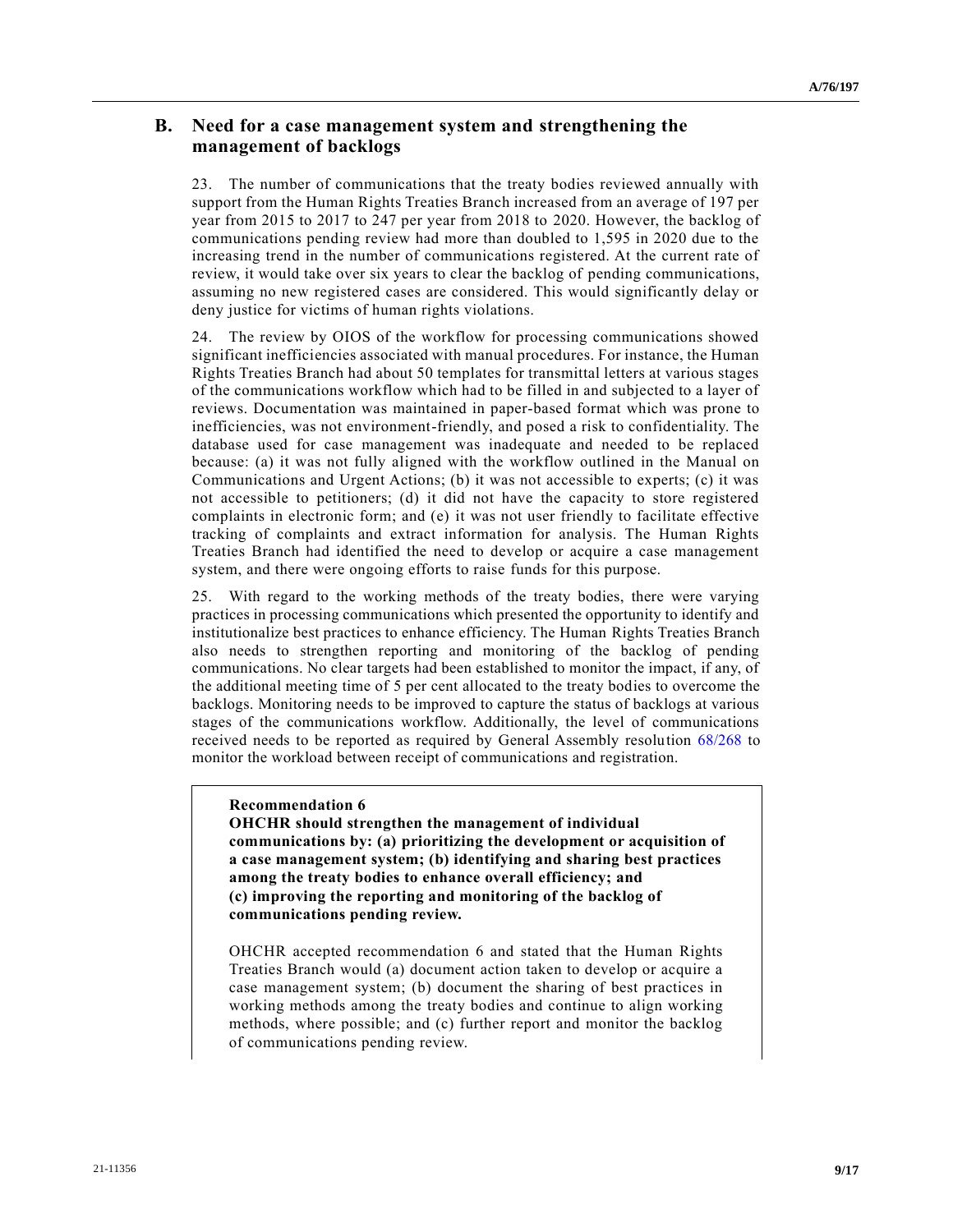Recommendation 6 remains open pending receipt of evidence of: (a) action taken to develop or acquire a case management system; (b) sharing of best practices in working methods among the treaty bodies; and (c) improved reporting on the status of backlogs of communications pending review.

### **C. Need to develop a road map for implementing the predictable review cycle**

26. There is an ongoing initiative by the treaty bodies to move to a predictable review cycle for reviewing State party reports to improve predictability in reporting and help ensure regular reporting by all States parties. The initiative to implement a predictable review calendar had been ongoing for years. At the time of the audit, the Human Rights Treaties Branch had been drafting a schedule and estimated costing for the predictable review cycle, to be discussed by the Chairs of the treaty bodies. While key decisions on the initiative would be made by State parties, the Branch needs to define a road map for implementing the predictable review cycle.

**Recommendation 7 OHCHR should prepare a road map, including assessment of costs, for implementing the predictable review cycle.**

OHCHR accepted recommendation 7 and stated that the Human Rights Treaties Branch would prepare a road map, including assessment of costs for implementing the predictable review cycle.

Recommendation 7 remains open pending receipt of evidence of a roadmap for implementing the predictable review cycle, including assessment of costs.

### **D. Need to strengthen some aspects of the capacity-building programme**

27. The capacity-building programme aims at supporting State parties in building their capacity to implement their treaty obligations. According to the biennial reports [\(A/71/118,](https://undocs.org/en/A/71/118) [A/73/309](https://undocs.org/en/A/73/309) and [A/74/643\)](https://undocs.org/en/A/74/643), between January 2015 and October 2019, the programme had achieved the following: (a) contributed to 24 new treaty ratifications; (b) contributed to 66 submissions of outstanding State party reports, responses, and common core documents; (c) facilitated participation of State officials in dialogue with the treaty bodies; (d) encouraged and assisted States to establish new or strengthened national mechanisms for reporting and follow-up; (e) increased the knowledge and skills of State officials on specific treaties or issues; (f) issued five publications on capacity-building; and (g) developed a training package on treaty reporting, among others.

28. However, there were shortcomings in the development and maintenance of roster of experts on treaty body reporting. Although the programme had conducted 12 "training of trainers" programmes between 2015 and 2018 and trained around 350 participants, no such "training of trainers" programmes were conducted in the Central Africa and Europe regions. OHCHR was also using the "training of trainers" participants list as the roster of experts instead of identifying suitable experts from the participants list to be placed on the roster based on established criteria, as well as their interest and availability. The absence of an up-to-date roster of experts may limit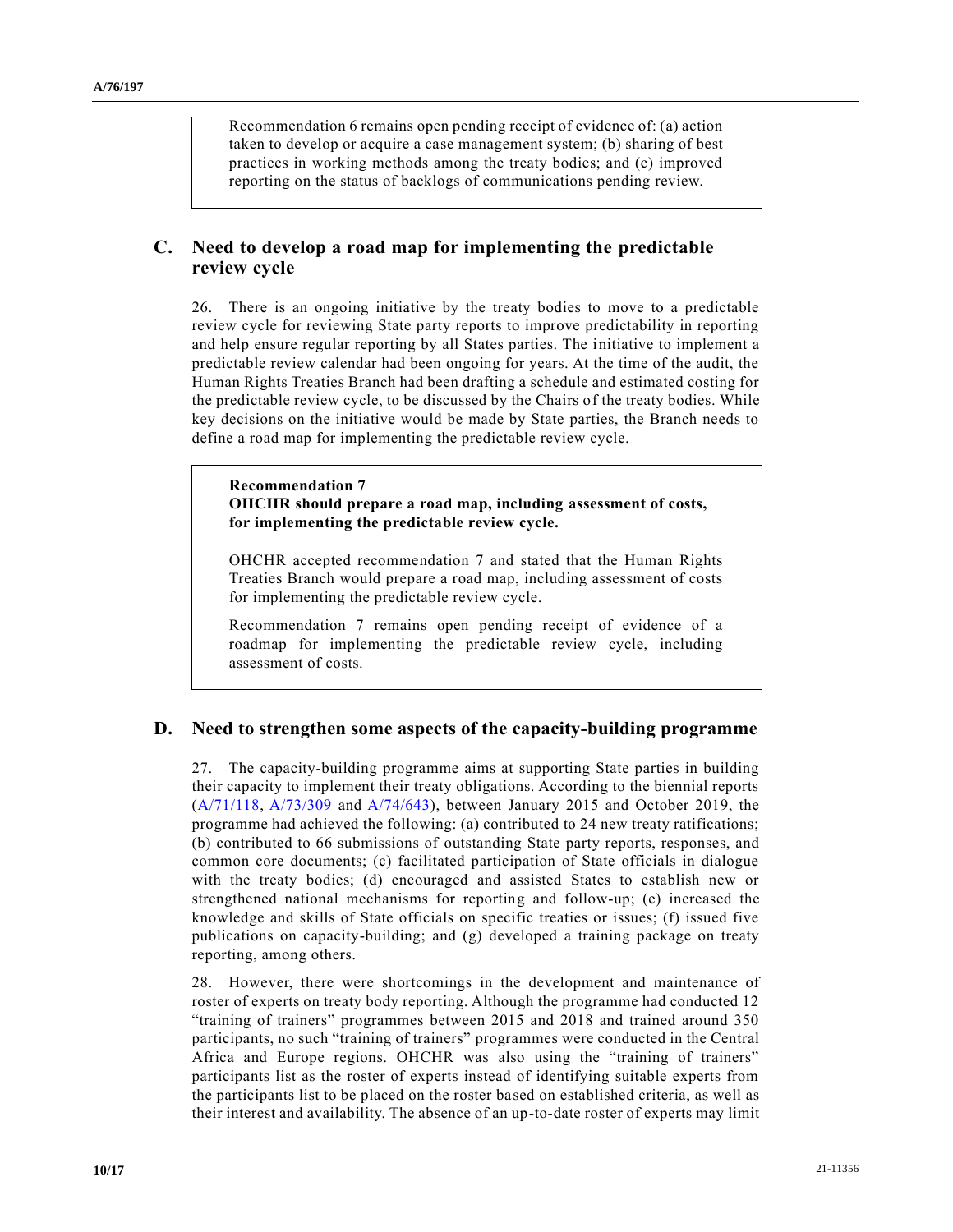the choices of OHCHR field offices in getting the right talent at the right time to meet the programme's expectations.

29. The programme's strategy also had the following shortcomings: (a) the roles and responsibilities of other entities within OHCHR who were responsible for implementing the programme had not been defined, as also the related coordination arrangements; (b) General Assembly resolution [68/268](https://undocs.org/en/A/RES/68/268) expected the programme to facilitate the sharing of best practices among State parties but the strategy did not address this aspect; and (c) the strategy had not been updated to incorporate the coronavirus disease (COVID-19) pandemic response and initiatives that the programme was undertaking.

**Recommendation 8**

**OHCHR should: (a) update its strategy for the capacity-building programme to include aspects of coordination among the various entities involved in its implementation, and to include the COVID-19 pandemic-related initiatives; and (b) review and update the roster of experts to ensure that the programme's expectations are effectively met.**

OHCHR accepted recommendation 8 and stated that the Human Rights Treaties Branch would: (a) update its strategy for capacity-building; and (b) review and update the roster of experts and include these recommendations in its sectional workplans.

Recommendation 8 remains open pending receipt of: (a) an updated strategy for the capacity building programme that includes internal coordination and COVID-19 pandemic-related initiatives; and (b) evidence that the roster of experts has been reviewed and updated.

# **IV. Support for harmonization of working methods**

### **A. Need for tracking the decisions and recommendations of the Chairs of treaty bodies**

30. There were ongoing initiatives to harmonize working methods of the various treaty bodies as required by General Assembly resolution [68/268.](https://undocs.org/en/A/RES/68/268) The Chairs of treaty bodies had the mandate to make decisions regarding their working methods and procedures. The Coordination Unit in the Human Rights Treaties Branch which was responsible for monitoring the progress in harmonization of working methods of the treaty bodies had prepared its workplan with defined activities to promote harmonization through annual meetings of Chairs. However, the Branch had not established a system of tracking the decisions and recommendations of the Chairs to facilitate effective monitoring of progress in harmonization. During interviews with OIOS, experts and staff indicated a strong need for such tracking.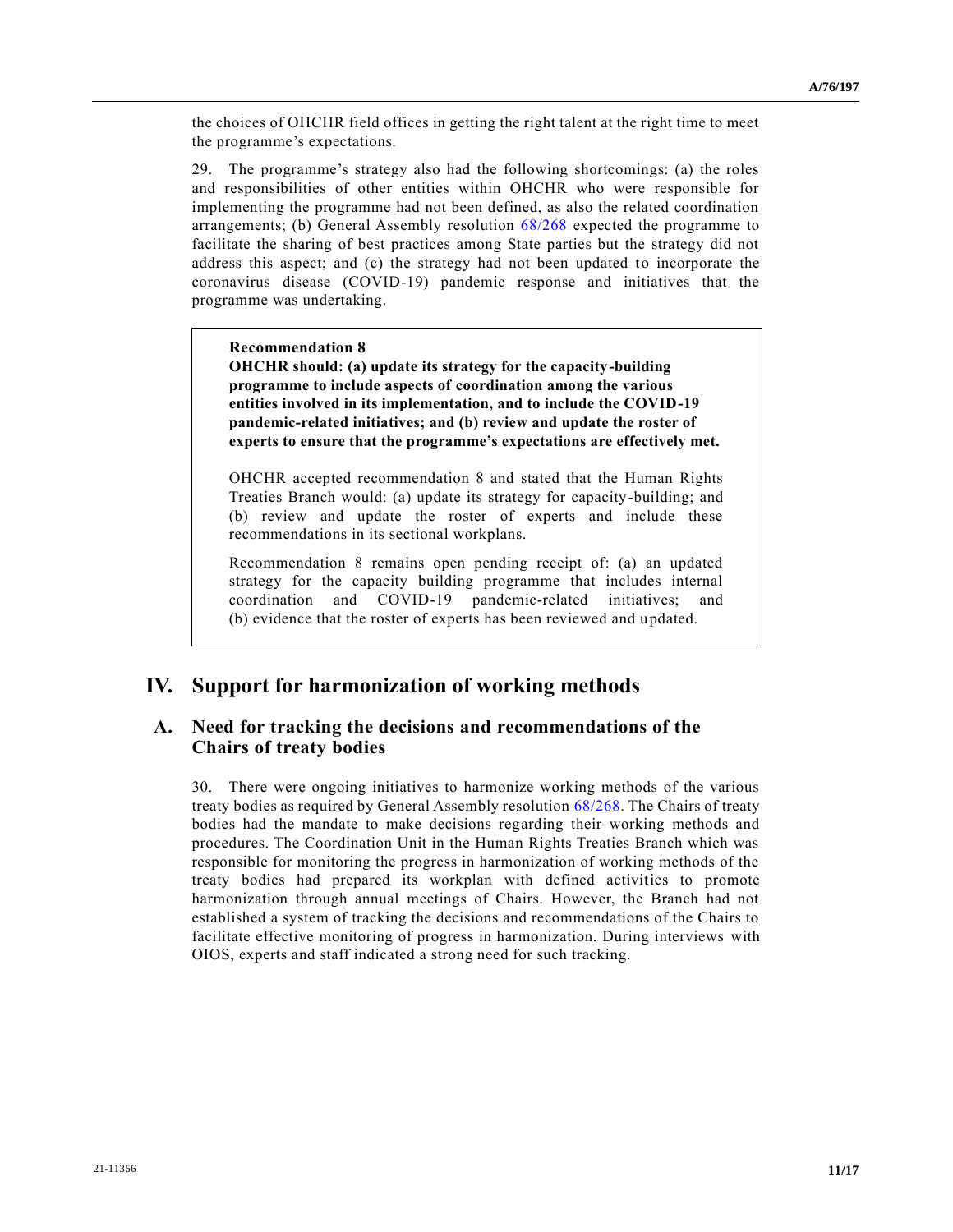#### **Recommendation 9 OHCHR should establish a system for tracking the implementation status of decisions and recommendations of the Chairs of the treaty bodies.**

OHCHR accepted recommendation 9 and stated that the Human Rights Treaties Branch would establish a system for tracking the implementation status of decisions and recommendations of the Chairs of the treaty bodies and present it to their forthcoming meeting in June 2022.

Recommendation 9 remains open pending receipt of evidence that a system has been established to track the status of decisions and recommendations of the Chairs of the treaty bodies.

## **B. Need to finalize the internal guidelines on the simplified reporting procedure**

31. The simplified reporting procedure is an optional procedure for review of State party reports offered to State parties, in lieu of the standard reporting procedure indicated in figure 1. It is aimed at easing the reporting burden and producing more focused reporting. Under the simplified reporting procedure, a State party's response to a "list of issues prior to reporting" constitutes its report. To address the diverse practices in how the various treaty bodies implemented the simplified reporting procedure, in June 2019, the Chairs recommended that it would be useful to have an aligned methodology for the procedure. At the time of the audit, the Human Rights Treaties Branch had developed draft guidelines that were yet to be finalized. However, the draft guidelines had not taken into account the lessons learned from the experience in implementing the simplified reporting procedure.

#### **Recommendation 10 OHCHR should finalize the internal guidelines and methodology related to the simplified reporting procedure, taking into account the lessons learned.**

OHCHR accepted recommendation 10 and stated that the Human Rights Treaties Branch would finalize the internal guidelines and methodology related to the simplified reporting procedure by taking into account the lessons learned.

Recommendation 10 remains open pending receipt of evidence that internal guidelines and methodology related to the simplified reporting procedure have been finalized taking into account the lessons learned.

### **C. Efforts were ongoing to address the challenges in holding treaty body sessions online**

32. During the COVID-19 pandemic, the High Commissioner provided regular updates to the Secretary-General on the pandemic's impact on the work of the treaty bodies, and the action taken to mitigate the impact. The Human Rights Treaties Branch developed a webpage providing information on this subject, and also issued timely and specific recommendations to States. It also developed a toolkit of treaty law perspectives and jurisprudence in the context of COVID-19. Further, the Branch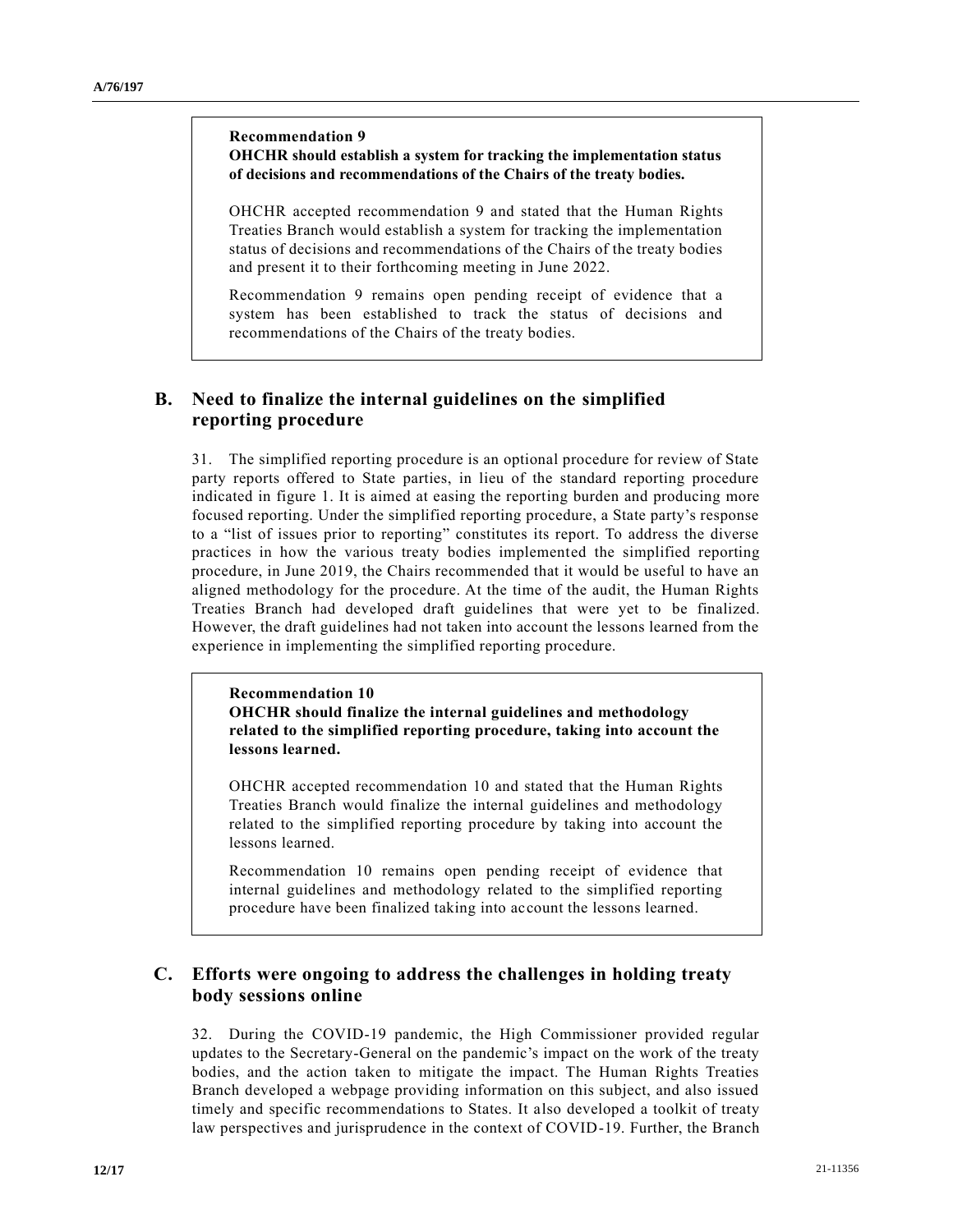supported the treaty bodies' working group on COVID-19 which was established to address the procedural and substantive aspects of the pandemic's impact on the work of treaty bodies.

33. The treaty bodies were able to continue with some of their work remotely during the pandemic, although at a significantly reduced level. In 2020, the Human Rights Treaties Branch supported the treaty bodies during 50 weeks of online meetings (about half the number of planned sessions). The treaty bodies adopted decisions on 237 individual communications, which was almost the same as the average of 259 decisions adopted in 2018 and 2019. However, review of State party reports was significantly affected with only 28 State party reports reviewed in 2020 compared to the annual average of 136 in 2018 and 2019. Only one State party review was done online in 2020. As a result, the backlog in State party reports pending review increased from 183 in 2018 to 345 in 2020. The treaty bodies also adopted 84 "list of issues" and 58 "list of issues prior to reporting" as preparatory to State party reviews.

34. Interviews with experts and response to the OIOS survey showed that there were still some lingering challenges associated with online meetings such as: (a) poor communication systems; (b) a lack of reliable data systems; (c) the need for online platforms to be tailored to meet the special needs of people with disabilities; (d) insufficient interpretation services; and (e) concern regarding lack of compensation to help experts to offset the costs associated with online meetings. OHCHR had raised these issues with the relevant offices of the Secretariat and they were also highlighted in the reports of the treaty bodies working group on COVID-19. The digital strategy developed by the Human Rights Treaties Branch in January 2021 aimed to address some of the risks and challenges associated with remote working. In view of the ongoing efforts by OHCHR to address these issues, OIOS did not make recommendation on this aspect.

> (*Signed*) Fatoumata **Ndiaye** Under-Secretary-General for Internal Oversight Services August 2021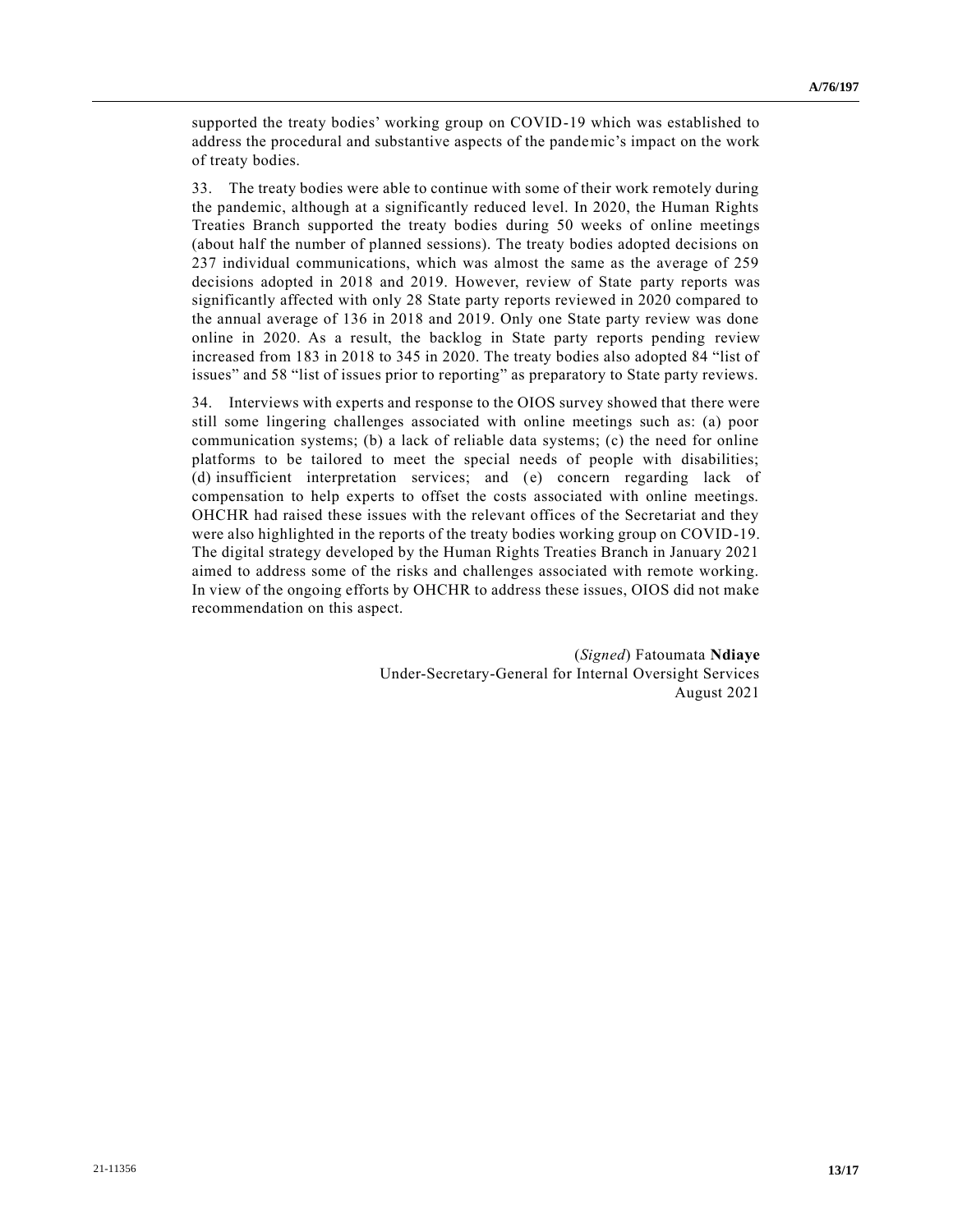**14 /17 Annex**

**Comments received from the Office of the United Nations High Commissioner for Human Rights on the draft report of the Office of Internal Oversight Services on an audit of the activities, performance and results of staff support provided to the human rights treaty body system by the Office of the United Nations High Commissioner for Human Rights**

| Recommendation                                                                                                                                                                                                                                                      | Critical <sup>a</sup> /<br>Important <sup>b</sup> | Accepted? | Title of responsible<br>individual                | Implementation<br>date | Comments                                                                                                                                                                                                                                                                                                                                |
|---------------------------------------------------------------------------------------------------------------------------------------------------------------------------------------------------------------------------------------------------------------------|---------------------------------------------------|-----------|---------------------------------------------------|------------------------|-----------------------------------------------------------------------------------------------------------------------------------------------------------------------------------------------------------------------------------------------------------------------------------------------------------------------------------------|
| <b>Recommendation 1</b><br>The Office of the United Nations High<br>Commissioner for Human Rights should<br>incorporate the relevant workload and<br>performance data in its workforce assessments<br>to comprehensively explain and justify its<br>staffing needs. | Important                                         | Yes       | All Chiefs,<br>Human Rights<br>Treaties<br>Branch | 31 December<br>2021    | The Human Rights Treaties Branch will use the<br>same methodology as recommended by OIOS in<br>paragraph 11 of the report to calculate the<br>average productivity rates and reflect this in the<br>forthcoming report of the Secretary-General on<br>the status of the treaty body system (report to be<br>submitted in January 2022). |
|                                                                                                                                                                                                                                                                     |                                                   |           |                                                   |                        | The Human Rights Treaties Branch would<br>welcome receiving further methodological<br>examples of any other best practices used in the<br>United Nations Secretariat for the same purposes.                                                                                                                                             |
| <b>Recommendation 2</b><br>The Office of the United Nations High<br>Commissioner for Human Rights should define<br>the scope of activities that should be<br>considered under the two weeks of additional<br>meeting time allowed per treaty body for other         | Important                                         | Yes       | All Chiefs,<br>Human Rights<br>Treaties<br>Branch | 31 December<br>2021    | The Human Rights Treaties Branch will estimate<br>the staff weeks and meeting time per activity as<br>recommended in paragraph 16 of the report and<br>reflect this in the forthcoming report of the<br>Secretary-General on the status of the treaty body<br>system (report to be submitted in January 2022).                          |
| mandated activities.                                                                                                                                                                                                                                                |                                                   |           |                                                   |                        | The Human Rights Treaties Branch would<br>welcome receiving further methodological<br>examples of any other best practices used in the<br>United Nations Secretariat for the same purposes.                                                                                                                                             |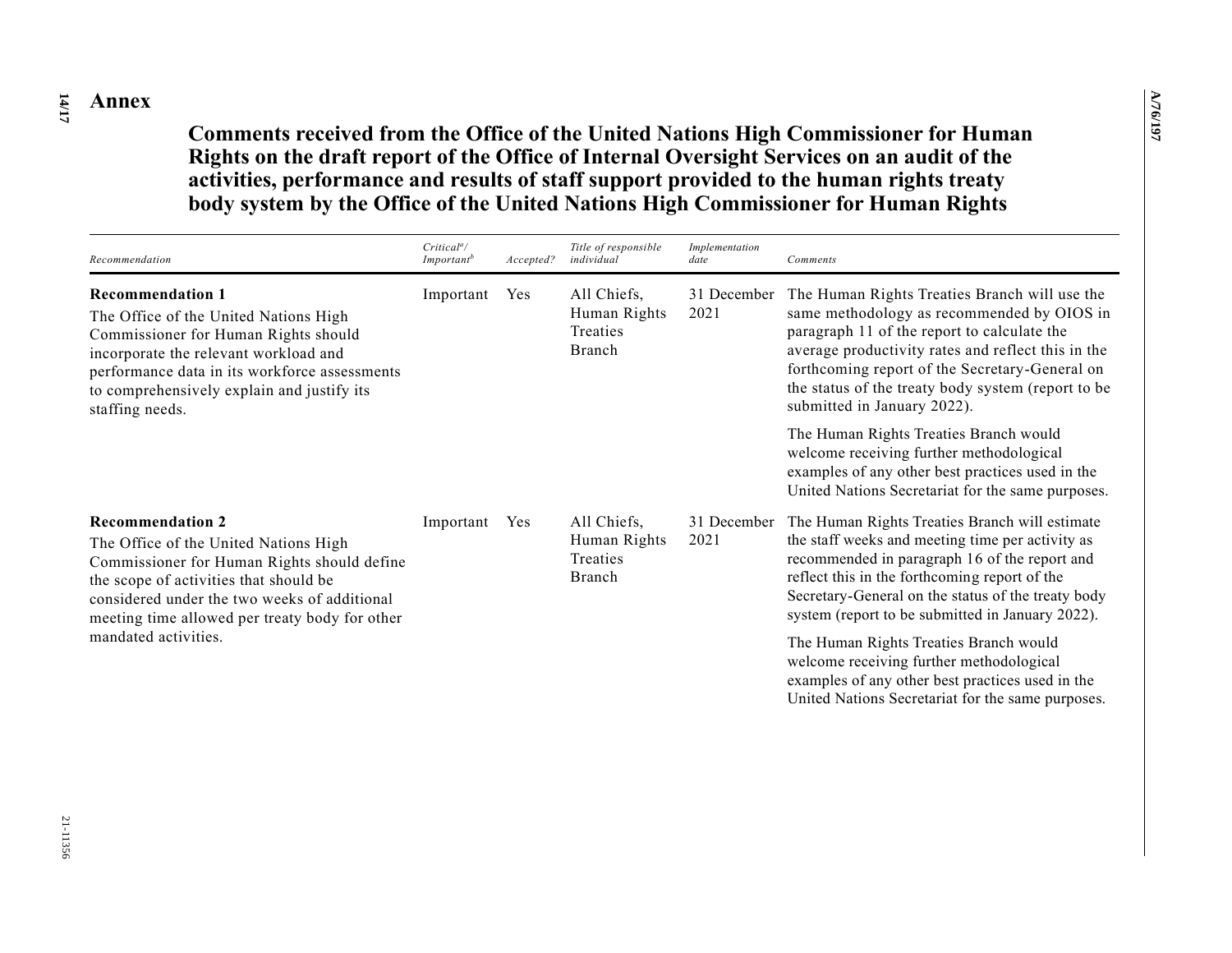*Recommendation* **Recommendation 3**

**Recommendation 5**

The Office of the United Nations High Commissioner for Human Rights should: (a) recognize the risk of high staff turnover in the Human Rights Treaties Branch and identify appropriate mitigating measures; and (b) ensure that all Human Rights Treaties Branch staff complete the required substantive and mandatory training. Important Yes (a) Office of

*Critical<sup>a</sup> /* 

*Important<sup>b</sup> Accepted?* 

Important Yes All Chiefs,

**Recommendation 4** The Office of the United Nations High Commissioner for Human Rights should strengthen coordination arrangements for review of State party reports by developing appropriate protocols and workflows.

The Office of the United Nations High Commissioner for Human Rights should ensure that the Human Rights Treaties Branch strengthens its workplanning and performance management by: (a) developing sectional workplans with clear output targets and monitoring the planned results effectively; and (b) establishing formal mechanisms to solicit feedback from experts.

Important Yes (a) All Chiefs, Human Rights Treaties Branch, and (b) Director, Human Rights Council and Treaty Mechanisms Division 2021

*Title of responsible individual*

the Director, Human Rights Council and Treaty Mechanisms Division and (b) All Chiefs, Human Rights Treaties Branch

Human Rights Treaties Branch

*Implementation* 

30 April 2022

30 April 2022

*date Comments*

The Human Rights Treaties Branch will ensure that: (a) the risk of high staff turnover in the Human Rights Treaties Branch and related mitigating measures are incorporated in the OHCHR risk register; and (b) all the Human Rights Treaties Branch staff complete the required substantive and mandatory training by using the ePerformance tool in Inspira, current cycle ending in March 2022.

The Human Rights Treaties Branch will strengthen its internal coordination for review of State party reports by documenting the appropriate protocols and workflows with other parts of OHCHR by including this recommendation in the sectional workplans to begin implementation by April 2022.

31 December The Human Rights Treaties Branch sections without workplans will: (a) develop sectional workplans complying with the internal performance monitoring system of OHCHR. Focal points in each section will need to be identified; and (b) Human Rights Treaties Branch will establish a formal mechanism to solicit feedback from experts in coordination with the Human Rights Council and Treaty Mechanisms Division and overall OHCHR policies and based on current United Nations Secretariat practices, and will include the present recommendation in the sectional workplans. Implementation of these recommendations will require additional staff capacity.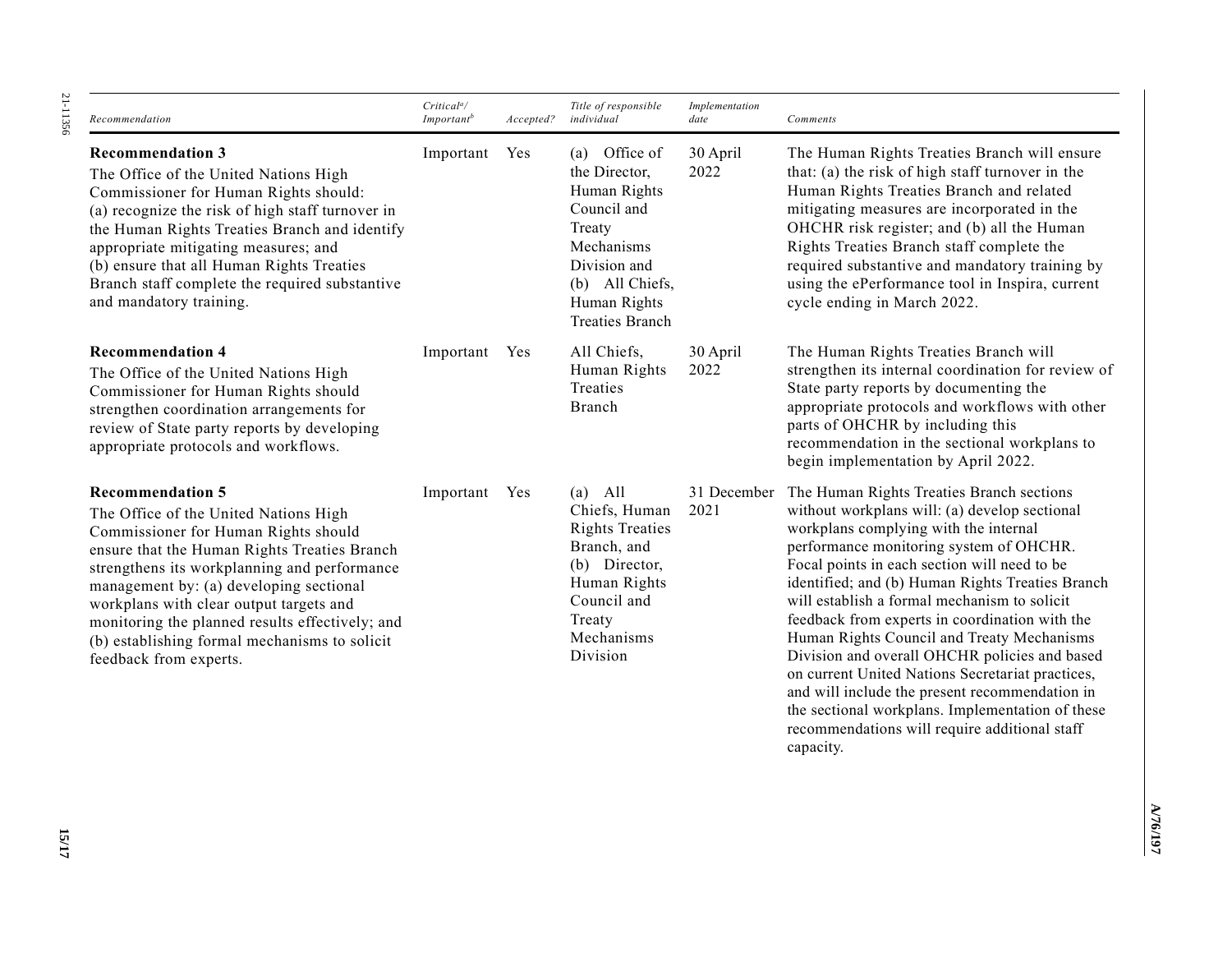| Recommendation                                                                                                                                                                                                                                                                                                                                                                                                                                                                | Critical <sup>a</sup> /<br>Important <sup>b</sup> | Accepted? | Title of responsible<br>individual                                                                                                   | Implementation<br>date | Comments                                                                                                                                                                                                                                                                                                                                                            |
|-------------------------------------------------------------------------------------------------------------------------------------------------------------------------------------------------------------------------------------------------------------------------------------------------------------------------------------------------------------------------------------------------------------------------------------------------------------------------------|---------------------------------------------------|-----------|--------------------------------------------------------------------------------------------------------------------------------------|------------------------|---------------------------------------------------------------------------------------------------------------------------------------------------------------------------------------------------------------------------------------------------------------------------------------------------------------------------------------------------------------------|
| <b>Recommendation 6</b><br>The Office of the United Nations High<br>Commissioner for Human Rights should<br>strengthen the management of individual<br>communications by: (a) prioritizing the<br>development or acquisition of a case<br>management system; (b) identifying and<br>sharing best practices among the treaty bodies<br>to enhance overall efficiency; and<br>(c) improving the reporting and monitoring of<br>the backlog of communications pending<br>review. | Important                                         | Yes       | Chief,<br>Petitions and<br><b>Urgent Actions</b><br>Section,<br>Human Rights<br>Treaties<br>Branch                                   | 30 April<br>2022       | The Human Rights Treaties Branch will:<br>(a) document action taken to develop or acquire<br>a case management system; (b) document the<br>sharing of best practices in working methods<br>among the treaty bodies and continue to align<br>working methods, where possible; and<br>(c) further report and monitor the backlog of<br>communications pending review. |
| <b>Recommendation 7</b><br>The Office of the United Nations High<br>Commissioner for Human Rights should prepare<br>a road map, including assessment of costs, for<br>implementing the predictable review cycle.                                                                                                                                                                                                                                                              | Important                                         | Yes       | Chief, Human<br><b>Rights Treaties</b><br>Branch                                                                                     | 30 April<br>2022       | The Human Rights Treaties Branch will prepare<br>a road map, including assessment of costs for<br>implementing the predictable review cycle.                                                                                                                                                                                                                        |
| <b>Recommendation 8</b><br>The Office of the United Nations High<br>Commissioner for Human Rights should:<br>(a) update its strategy for the capacity-building<br>programme to include aspects of coordination<br>among the various entities involved in its<br>implementation, and to include the COVID-19<br>pandemic-related initiatives; and (b) review and<br>update the roster of experts to ensure that the<br>programme's expectations are effectively met.           | Important                                         | Yes       | Chief,<br>Anti-Torture,<br>Capacity-<br>Building,<br>Coordination<br>and Funds<br>Section, Human<br><b>Rights Treaties</b><br>Branch | 30 April<br>2022       | The Human Rights Treaties Branch will:<br>(a) update its strategy for the capacity-building<br>and (b) review and update the roster of experts<br>and include these recommendations in its<br>sectional workplan.                                                                                                                                                   |

**A/76/197**

V76/197

**16 /17**